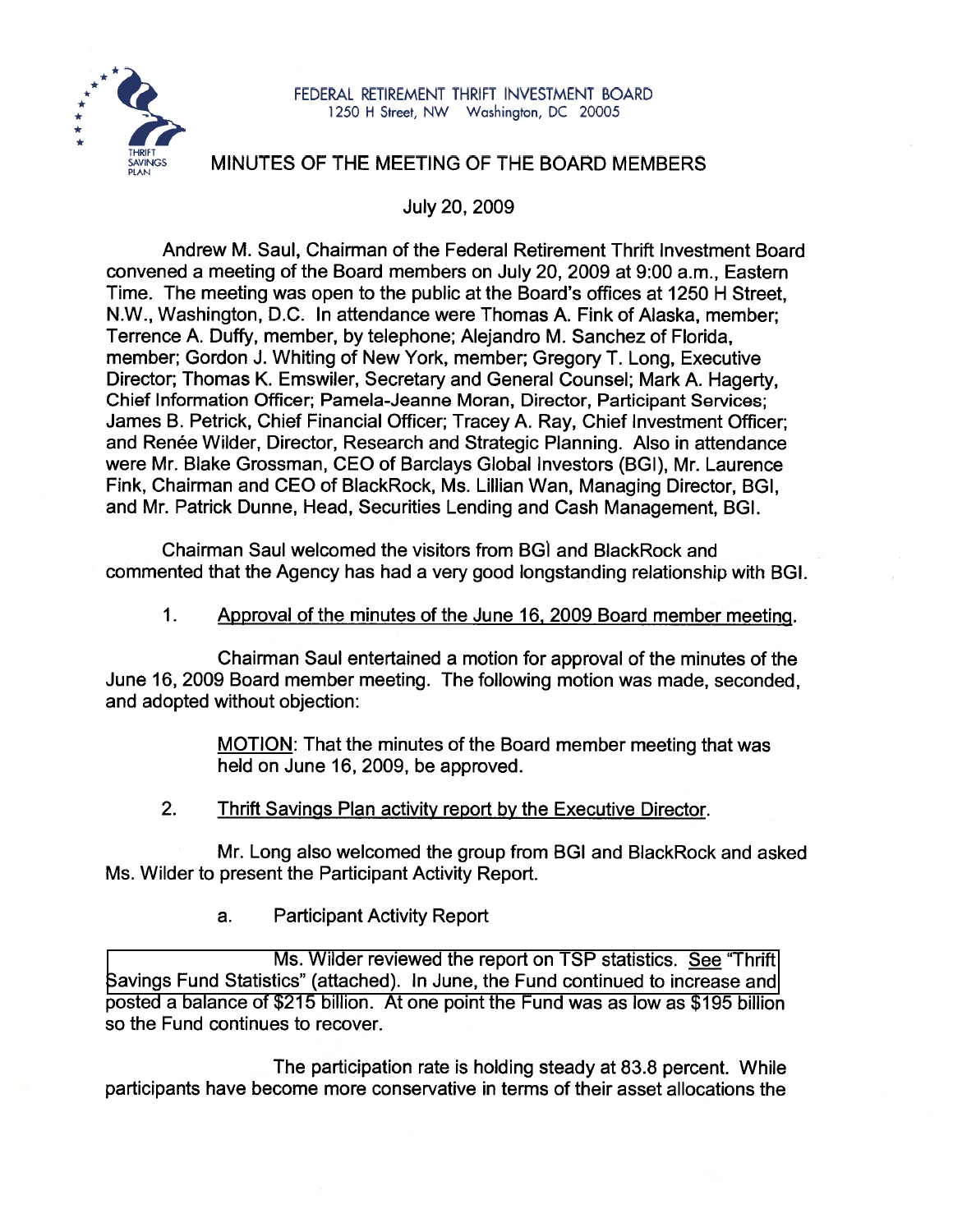Plan did not see a major bail out. The participation rate between May and June dipped slightly because of some decline in stocks and contributions. In June, the Plan also saw a bit of an increase in withdrawals and, therefore, there are participants who cannot contribute for six months. Some of this decline is seasonal and was also reflected between May and June of 2008 and November and December of 2008. Chairman Saul commented that the Plan took in \$2.1 billion of new money in June which shows that participants are still contributing. The participant base is also growing, and the Plan now has 4.12 billion participants. This number will increase even further when the Agency implements auto enrollment.

Ms. Moran explained that the President signed the Federal Retirement Reform Act of 2009 on June 22nd and, among other things, this law allows the Agency to initiate immediate agency contributions, which the Agency is currently implementing, and also automatic enrollment of new and rehired employees. The Agency will begin implementing auto enrollment next year. As far as immediate agency contributions, a new FERS employee's one percent agency contribution will begin immediately. Further, once new employees start contributing their own money, they will now automatically receive the agencies' matching contributions which should serve as an enticement to participate in the TSP. Ms.. Moran estimates that this change will impact approximately 50,000 employees immediately. Mr. Long commented that the immediate agency matching will increase the attractiveness of the TSP for many employees who previously may.. have put off contributing until they received the agency match.

Ms. Moran noted that auto enrollment of employees will likely not be in place until approximately the spring of 2010. Auto enrollment will mean that new and rehired employees who make no TSP election will automatically have three percent of their pay contributed to the TSP. These employees will also receive the agency one percent and matching contributions. It is anticipated that employees will not miss the money in their paycheck and that they will have an incentive to continue contributing. These employees do have the option to change their contribution amount or to opt out. Mr. Long noted that the Plan's participation rate has stayed within a narrow band of between 83 and 87 percent for over a decade, and he anticipates that these changes will enable the Plan to move beyond these levels and increase participation.

Ms. Wilder then noted it appears for the month of the June that the Ready Reserve's participation rate dropped significantly. Ms. Wilder commented that in fact participation for the Ready Reserve did not drop but instead the decline reflects updated data which the Agency received in June from the Department of Defense. This new data impacted the denominator used in calculating the participation rate.

b. Legislative Report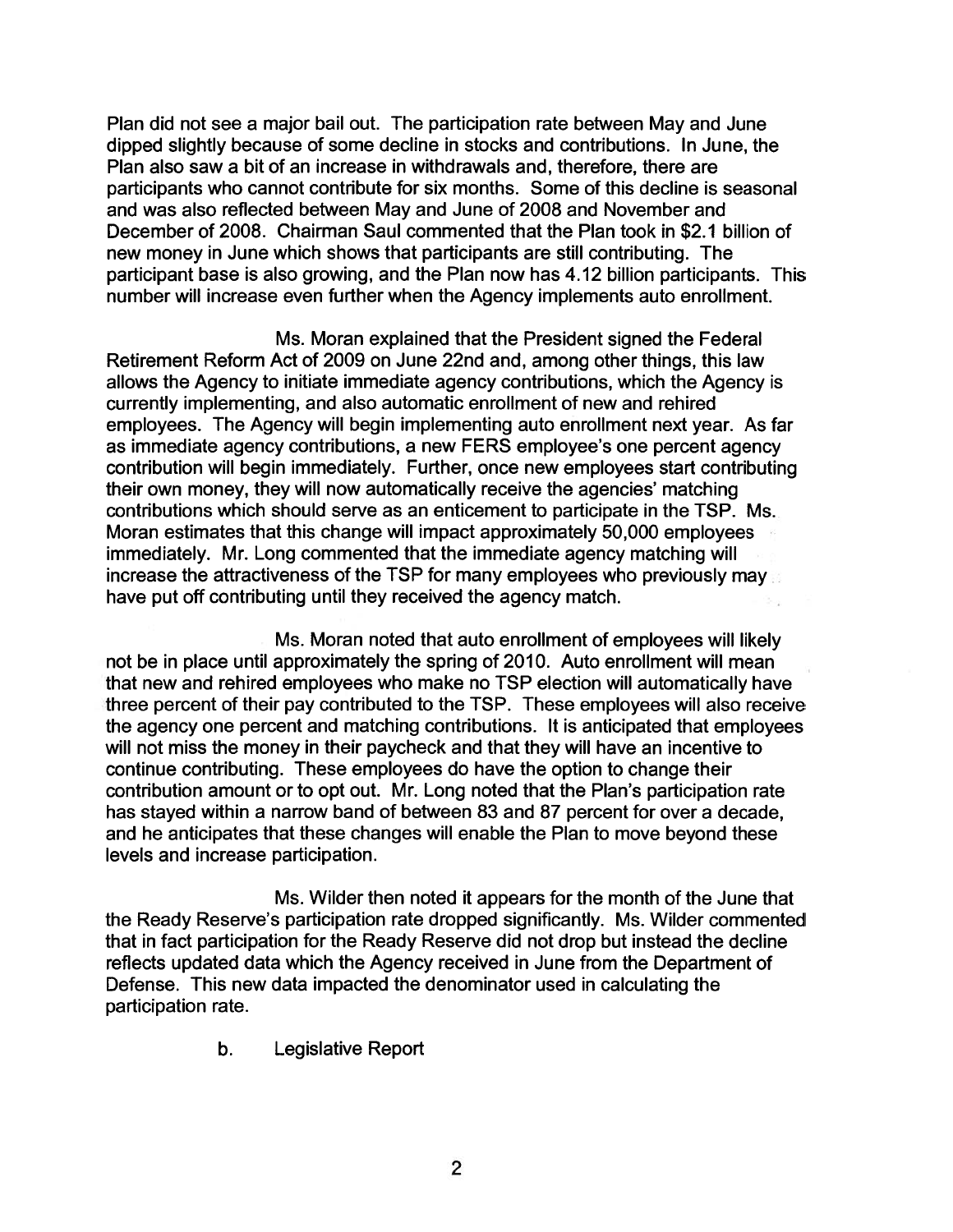Mr. Long noted that Mr. Trabucco could not attend the meeting. Now that the legislation has been pushed through, Mr. Trabucco will be working with ETAC as well as Capitol Hill to implement the recent legislative changes.

### c. Quarterly Investment Performance Report

Ms. Ray reviewed the July 3,2009 memorandum (attached), [entitled "June 2009 Performance Review." For June, BGl's International Fund ha](http://www.frtib.gov/pdf/minutes/MM-2009Jul-Att2.pdf)d a tracking error of negative 52 basis points, and year-to-date the Fund's tracking error is negative 135 basis points. This is due to BGl's fair value adjustments on May 29th and December 31st.

Year-to-date, BGl's small-mid cap fund has a tracking error of 153 basis points. In this fund, Barclays uses an optimization program, and, therefore, though there are 3,900 securities, BGI only purchases 2,700. BGI uses a quantitative system to weight the larger-cap securities to try to achieve the effect of the smaller-cap securities that BGI is not purchasing. In addition, there are approximately 80 or so publicly-traded partnerships (which are primarily energyrelated such as oil and gas exploration), that cannot be owned in the fund because they could create unfavorable tax consequences for the tax-exempt accounts. This has resulted in significant tracking error over time. The good news is that BGI has been advocating for the index provider to remove these stocks since the tax-exempt accounts cannot own them, and the provider has decided to do so and will be phasing out all the publicly-traded partnerships in the underlying index beginning in . September and finishing-up in December. This should go a long way toward reducing the 153 basis point tracking error.

Ms. Ray reviewed the trading costs for the month of June which were fairly low. Separately, she noted that the G Fund is paying 3.25 percent which is a great rate for daily liquidity.

All funds except the I Fund were up slightly in June, and this marks the fourth month in a row of positive returns. So far the returns are positive for July as well. Year-to-date, as of end of business on Friday, the S Fund is up 9.9 percent and the I Fund is up 8.1 percent.

For the month of June, the L Funds were slightly positive. Yearto-date, the L 2010 Fund's performance is much closer to the Income Fund because the L 2010 Fund is converging to the income fund asset allocation. Mr. Long commented that the Agency's conservative approach toward the L Funds, especially in the L 2010 Fund, protected employees who were close to retirement. The L 2010 Fund was down approximately 10 percent last year but other similar 2010 Funds were down between 24 and 29 percent. Participants have been reminded of the beneficial structure through the Highlights as well as Mr. Long's end-of-year newsletter.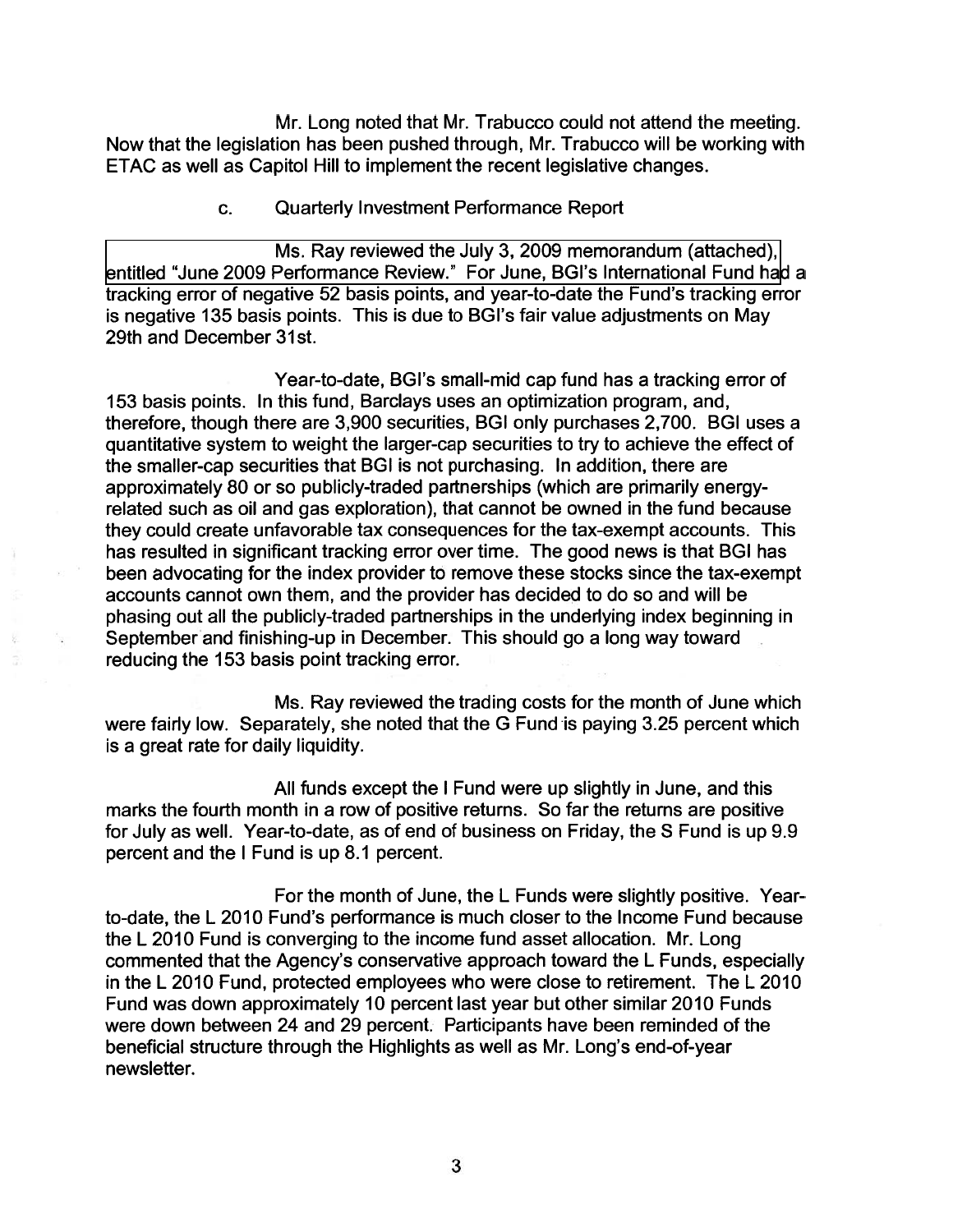For the third month in a row, participants transferred money out of the fixed income funds and into the equity funds. Over 601,850, or fifteen percent of participants, have L Fund accounts.

Ms. Ray noted that an independent audit showed no exceptions to BGI's proxy voting policy during the 1st quarter.

After this discussion, the members made, seconded, and adopted the following resolution by unanimous vote:

## RESOLUTION

WHEREAS the Federal Employees' Retirement System Act of 1986, as amended (5 U.S.C. § 8401 et seq.) provides that the Board members shall establish policies for the investment and management of the Thrift Savings Fund (5 U.S.C. § 8472(f)(1) and (2)); and

WHEREAS the Board members at this meeting have reviewed the investment performance and investment policies of the Government Securities lnvestment Fund, the Fixed lncome lndex lnvestment Fund, the Common Stock lndex lnvestment Fund, the Small Capitalization Stock lndex lnvestment Fund, and the lnternational Stock lndex lnvestment Fund; and

WHEREAS the Board members are satisfied with the investment performance and investment policies of these Funds;

NOW THEREFORE BE IT RESOLVED that the current investment policies for the Government Securities lnvestment Fund, the Fixed lncome lndex lnvestment Fund, the Common Stock lndex lnvestment Fund, the Small Capitalization Stock lndex lnvestment Fund, and the lnternational Stock lndex lnvestment Fund are affirmed without change.

### **3.** Discussion of Pending BGI/BlackRock Merger.

Ms. Lillian Wan, Managing Director from Barclays Global Investors (BGI) and the Agency's client relationship officer, introduced Mr. Laurence Fink, Chairman and CEO of BlackRock, Mr. Blake Grossman, CEO of BGI, and Mr. Patrick Dunne, Head, Securities Lending and Cash Management at BGI.

Mr. Grossman discussed the proposed merger between BGI and BlackRock and the logic behind the arrangement. For quite a number of years, the two organizations have known each other well. BGI was a client of BlackRock's and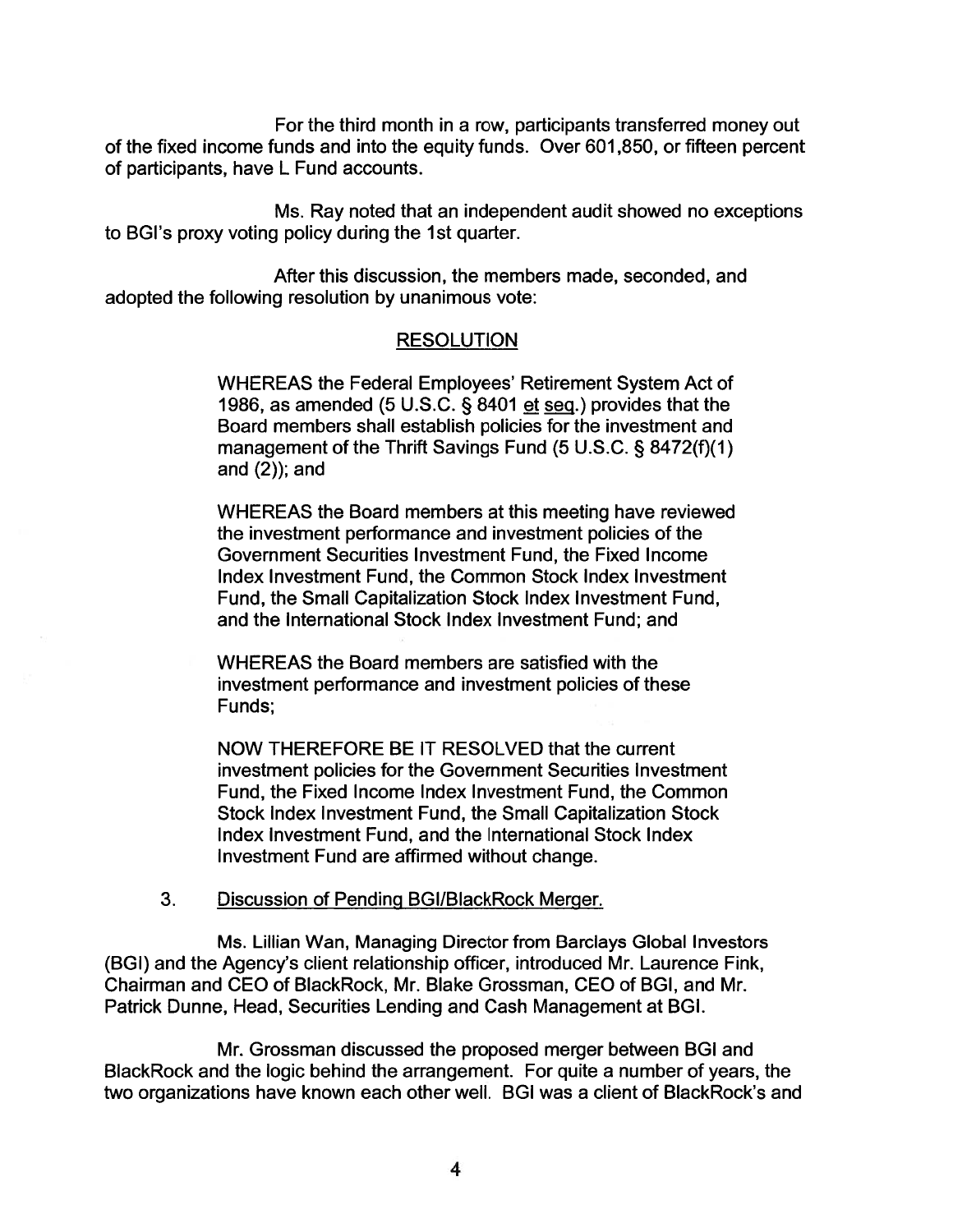used its analytic tools and was able to see that the organizations' philosophies and cultures are well aligned. There are several reasons why BGI believes that this merger will benefit its largest, most sophisticated clients. A key reason is the significant expansion of total capabilities that result by virtue of combining BGI and BlackRock. There will now be more capability, intellectual capital, research resources, and state-of-the-art thinking regarding defined contribution plans standing behind the TSP relationship. Further, the increased scale will be a significant advantage in asset management and will enable the combined team to invest more in research and IT capabilities so that the organization is even more on the forefront as far as risk management. Mr. Grossman emphasized that the merger will not impact the basic investment philosophy as far as index strategies. The proposed merger is very well supported by BGl's senior management, and Mr. Grossman views it as a powerful combination which clients are looking for.

Mr. L. Fink then reviewed the presentation "Introducing BlackRock [Global Investors-Investor Presentation, June 2009" \(attached\). BlackRock believ](http://www.frtib.gov/pdf/minutes/MM-2009Jul-Att3.pdf)es its status as a public firm is good for clients because it results in transparency, regulation, and supervision. BlackRock is going to be the largest pure-play asset manager in the world. BlackRock does not want to compete with its clients so 100 percent of its business is investment management and investment technology. BlackRock is not a bank, not an insurance company, and not a securities company. Mr. L. Fink does not believe it is a good combination to have a bank and investment management firm. The combination of BGI and BlackRock is important because the investment management business is difficult and requires a lot of people and global capabilities.

BlackRock Global Investors will be the largest investment management company, and its market capitalization will be approximately \$33 billion which is larger than many large banks. BGI and BlackRock have known each other for years and that was an important component of the merger. Mr. L. Fink emphasized that, depending on regulatory approvals, the merger will not close until December or January.

BlackRock will bring a historical and active management approach to the combination. The company has been known in its 22-year history for being innovative and providing tailored, customized solutions for its clients. The company has a division called BlackRock Solutions which provides leading-edge technology for risk management and supports several government clients, including the New York Federal Reserve and several central banks in Europe. BlackRock has one global technology platform so upon the merger with BGI, BlackRock Global Investors will be connected worldwide.

BGI brings a world-class entity in terms of index and scientific investing. It brings iShares and product innovation and is considered a leader in retirement solutions. Eighty-five percent of BGl's and BlackRock's businesses are not in competition as the businesses are different but the cultures are very similar.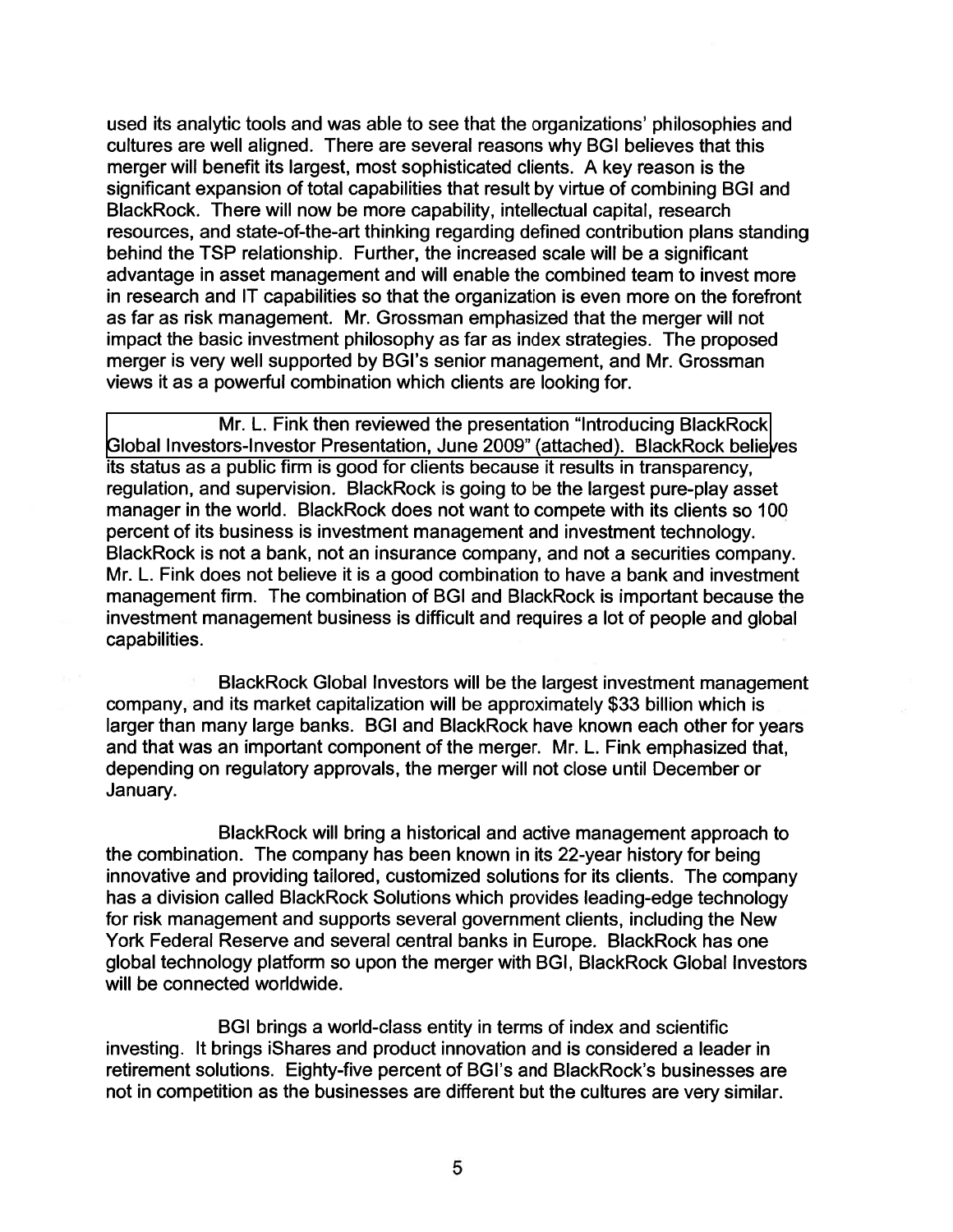Most investment mergers are difficult because of the integration risk and because of redundancy but there is little redundancy with this merger.

Mr. L. Fink noted that the investment teams that work on the TSP account will stay the same. During the merger process, the investors are not involved in the integration process so that clients continue to come first. The combined organization will have \$2.7 trillion in assets under management and worldclass analytics and risk management. BGI and BlackRock have similar cultures as far as intensity, integrity, and the importance of teams.

Mr. L. Fink mentioned that he is very proud of BlackRock's corporate governance. BlackRock has three large investors, Bank of America, PNC and ultimately Barclays, who have agreed to vote affirmatively with the independent board. BlackRock Global lnvestors will have a nine-person independent board that will truly govern the firm and serve as an independent decision making body.

Mr. L. Fink believes that bringing these firms together is a transformational opportunity. Scale and awareness of the global market is becoming more and more critical in the investment management business. Scale will be especially important as the investment management area is more regulated. BlackRock has over 1,000 employees on its risk management team; risk management has always been a key component at BlackRock.

BlackRock Global lnvestors will be a fully integrated firm and will bring technology, investment, risk management, and client communication together and under one common platform. The organization will be balanced with 58 percent active assets under management, 34 percent passive, and 8 percent scientific. BlackRock manages and uses its risk management tools for clients globally and reviews over \$7 trillion of assets on behalf of clients on a regular basis. Freddie Mac and Fannie Mae and other agencies as well as international clients and sovereign wealth funds use BlackRock's systems to analyze risk. BGl's strength in scientific indexing and its superior position as far as indexing and equities will enhance BlackRock's leadership in risk management.

Mr. Grossman will be one of the key people running BlackRock Global lnvestors and will become a Vice Chairman and Head of Scientific Investments and will join the Office of the Chairman. Both firms spend a great deal of time on management sessions and succession management planning. Mr. L. Fink believes this merger will benefit the TSP.

BlackRock's investment portfolio is \$1.35 trillion and BGl's is \$1.5 trillion, and very modest amounts of BlackRock's business are in securities lending. The securities lending part of BlackRock will merge into BGl's securities lending program. Mr. T. Fink asked for a comparison between BlackRock's and BGl's approach as far as securities lending. There are two components to securities lending. There is the actual process of lending out the securities, and Mr. L. Fink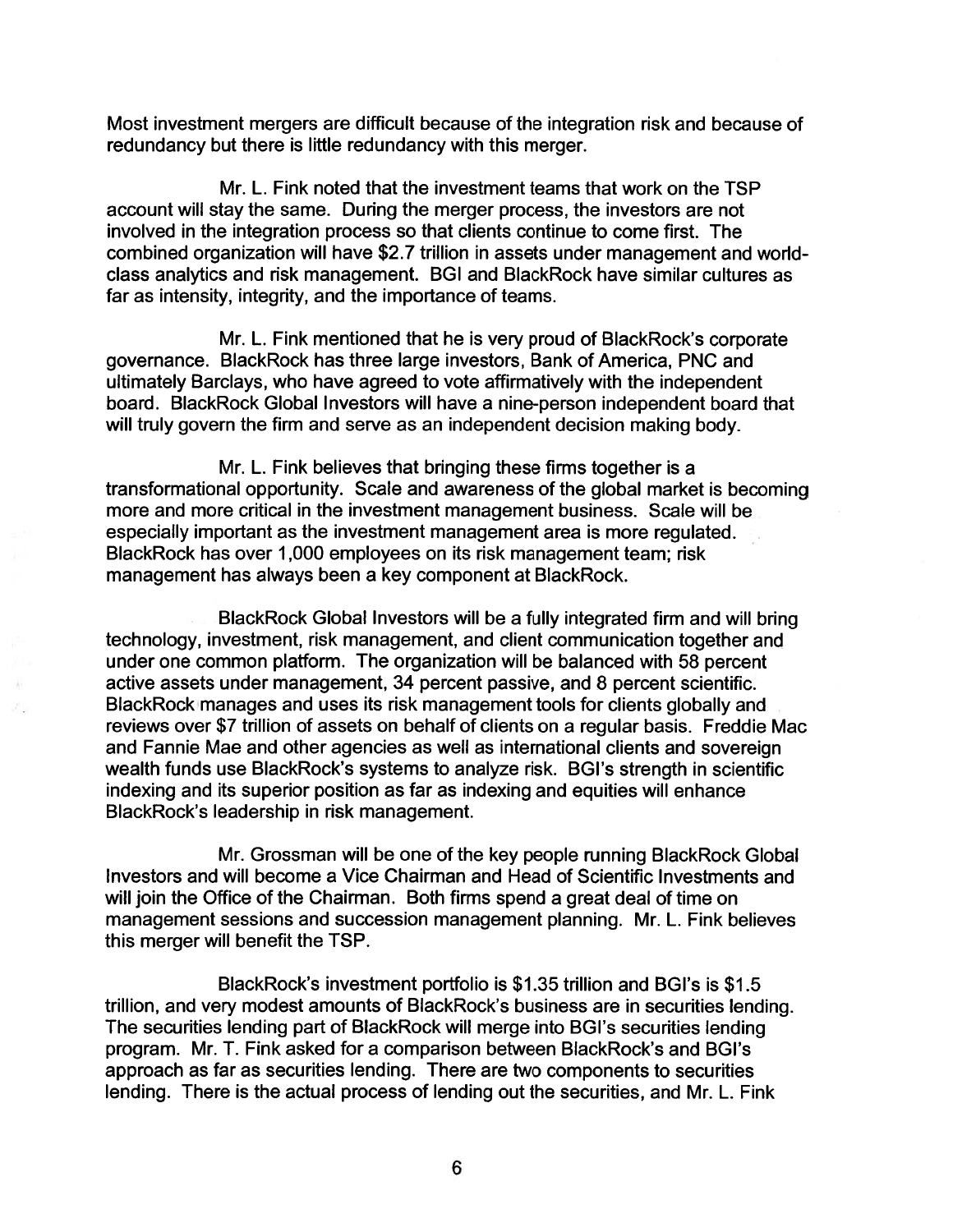stated that BGI is as good at this as any firm, and then there is the process of cash management. BlackRock has a \$350 billion cash management business, and BGl's is approximately \$200 billion. While he cannot comment on BGl's risk strategy, Mr. L. Fink feels that BlackRock is a very strong cash manager. During the liquidity crisis of last year, none of BlackRock's clients lost money.

Mr. Grossman emphasized that BGI has a very long history in securities lending and has never had a client realize a loss in securities lending. Bringing the organizations together and increasing resources will benefit cash management activities from a risk and credit assessment standpoint. Mr. Grossman believes that the merger will benefit the securities lending program.

Mr. T. Fink emphasized that BGI has been doing a good job as far as securities lending, and he would like to take a very conservative approach to cash management and securities lending. BGI and BlackRock manage their cash very conservatively. Mr. Grossman added that since the market dislocations in 2007, BGI shifted funds to a lower risk, higher liquidity profile. There are some risks with securities lending but Mr. Grossman feels they are very low and can be managed effectively. Participants in the TSP have earned many hundreds of millions of dollars through the securities lending program.

BlackRock's regulators include the SEC, the Federal Reserve, the FSA, and the OCC. As far as corporate governance, the three largest shareholders are Bank of America, PNC, and Barclays. The members of BlackRock Global Investors' five-person management team will include Ms. Grossman, the President of BlackRock, two Chief Operating Officers and the Head of Client Services. There are also several committees, and the Office of the Chairman is the committee which handles the major policy issues and determines the direction of the firm. Mr. L. Fink. works collaboratively and has overruled this committee only twice. BlackRock has an independent board of very successful global leaders from the financial community and a few non-industry members as well.

The three largest shareholders have agreed to let the independent directors control their votes indefinitely and gave their fiduciary responsibility to the board of directors. The shareholders do have blocking rights as far as mergers and dilution issues. Mr. Duffy emphasized that a lot of the activity that got companies in trouble over the past year was related to activity that could not be seen by the SEC. Mr. L. Fink commented that many financial institutions fell down due to balance sheet items and BlackRock does not lend. All of its over-the-counter transactions are on behalf of clients. If there is a counterparty, its transactions are fully collateralized. Mr. L. Fink stated that there was no failure as far as public investment firms on behalf of client accounts.

Chairman Saul stated that BlackRock has a reputation of the highest quality as a money manager institution. BGI has done a great job with the Plan and especially during recent tough times. This merger is a real plus for the Plan. Mr.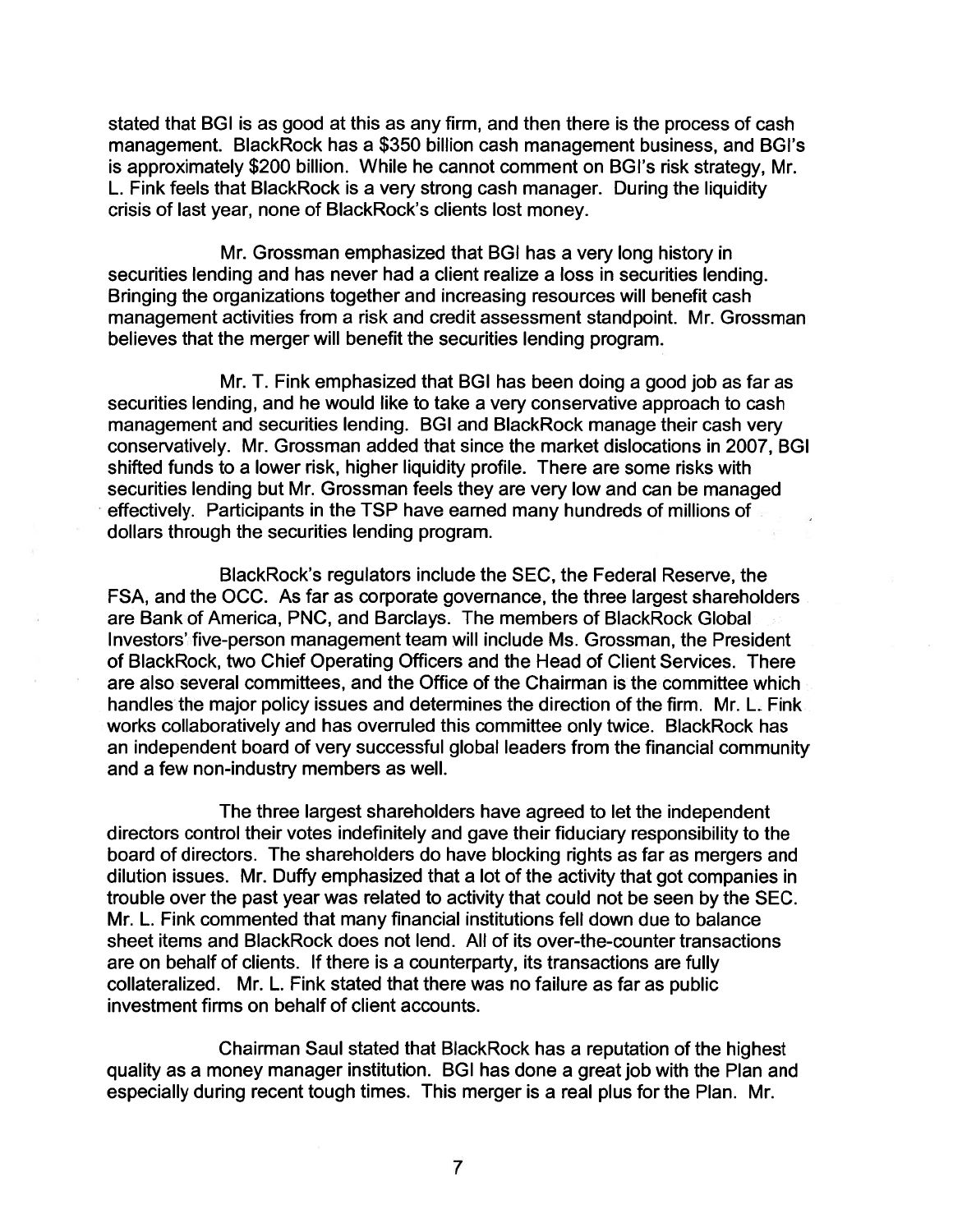Long agreed and noted that the senior staff also fully supports the BlackRock/BGI merger and views it as a plus for the TSP and its participants.

# 4. Quarterlv Vendor Financial Reports.

Mr. Petrick reviewed the July 10,2009 memorandum (attached), entitled "Quarterly Financial Assessment of TSP's Primary Vendors - July 2009." This is first time that Mr. Petrick's group included BlackRock's financials in its review. Not surprisingly, as reported at previous meetings, a few companies have shown losses in the last several periods but Mr. Petrick does not see anything that puts any of the companies in jeopardy. Mr. Petrick's team continues to closely track the Agency's smaller vendors. Ms. Moran commented that the call centers are running well.

Switch & Data is still struggling to achieve profitability, and the Agency looks at them carefully. Switch & Data used most of the proceeds of its big stock sale to continue to expand. It has closed its unprofitable centers and expanded into new ones which has not allowed them to achieve near-term profitability. The company is committed to expansion. Mr. Hagerty noted that the Agency sends people to visit the facilities and monitors the care and conditions of the facilities as well as staff turnover and other factors. There have been no major disruptions.

# 5. IT Modernization Update.

Mr. Hagerty reviewed the July 20, 2009 "TSP Systems Modernization [Update." The objective of the TSP Systems Modernization effort was to ensure that](http://www.frtib.gov/pdf/minutes/MM-2009Jul-Att5.pdf) the Agency's systems had reliability, availability, security and scalability so that the TSP systems could deliver services under any circumstances. Mr. Hagerty's team is on schedule and on budget to make this happen. Relocating the Agency's primary data center caused somewhat of a schedule interruption but the relocation has been going as planned.

The backup data center in Pennsylvania has been upgraded with increased power and cooling capabilities to ensure that it can handle near and longterm expansion and related requirements. The mainframe and supported applications were successfully moved to the new data center. In the past couple of months Mr. Hagerty's group, and in particular Mr. Roy Friend, has devoted a significant amount of focus on the network infrastructure and ensuring that the new primary and backup mission critical links have been provisioned, tested, and put into service. The new equipment has been provisioned, sent to the primary data centers, interconnected and configured. Most importantly, the Agency successfully tested its failover design in a lab environment and now this equipment has been shipped out to the Agency's remote sites where Mr. Hagerty is confident the automatic failover and new network configuration will succeed.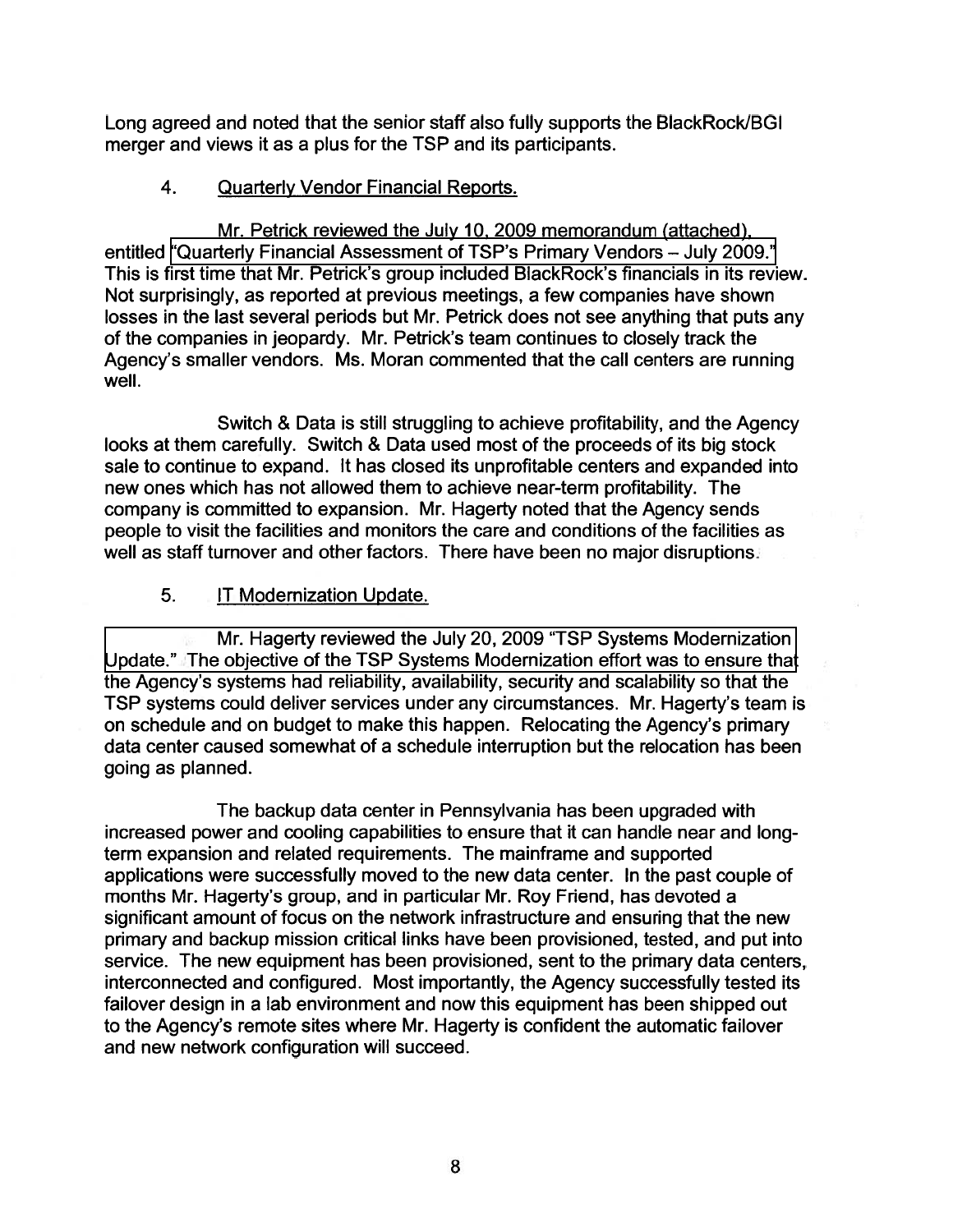The other ongoing, big initiative is the relocation of the Agency's server applications from the standalone distributed server environment to the IBM Blade VMWare virtualized server environment. This will enable dynamic scalability and is on target for a September 30th implementation date.

Moving forward through the end of September, Mr. Hagerty's team will continue to make sure that the network circuits are provisioned and tested and in production at both the primary and backup data centers. The team will be installing and testing all of the applications into the virtual server environment. Mr. Friend is working on a new backup solution for the Agency's disk drives. Depending on the outcome of lab tests, Mr. Hagerty has set aside approximately \$3 million of funds for final investment in this capability. Also, the team will be working on the implementation of a full-sized test database. Near the close of the fiscal year, Ms. Susan Smith's team will receive a significant amount of focus. The developers' workload is going to increase significantly over the coming months as the Agency upgrades the recordkeeping system and continues work on the Web redesign.

Ms. Moran noted that the beta Web site should be rolled out in the fall. Once the beta Web site is in place, the Agency will collect preliminary feedback from participants. Based on feedback from participants, it is likely that the Agency will have to do some tweaking to the site, and the full site will be implemented in 2010. Mr. Long's goal is to have to the new Web site up in place by the first quarter of 2010.

Mr. Hagerty continued that Mr. Friend will be helping Ms. Moran and her group to improve the call center infrastructure. Over the past year and half, Mr. Hagerty's group has been working the hardware and network initiative on the modernization side, and Ms. Smith has been able to refine and improve the project management activities on her side. Some of the items in the next steps are a direct result of Ms. Smith's refinement and business improvement efforts.

By September 30th, the vast majority, roughly 90 percent, of the project will be completed. There will be one more investment of approximately \$3 million related to storage infrastructure but that is a part of the initial budget. The last ten percent of the project will probably involve divesting the Agency from the old data center. The Agency still has a very small footprint in the old data center. It is likely that the Agency will be moved out of the old data center during the first quarter of 2010.

Mr. Long commented that the modernization project puts the Agency in a dramatically better place as far as network and hardware and now the work will commence as far as software and applications. In particular the Agency has to get the resources in place to support a full-size test database. Chairman Saul commented that he would recommend getting the Web site complete as soon as possible as this is the Agency's face to its participants.